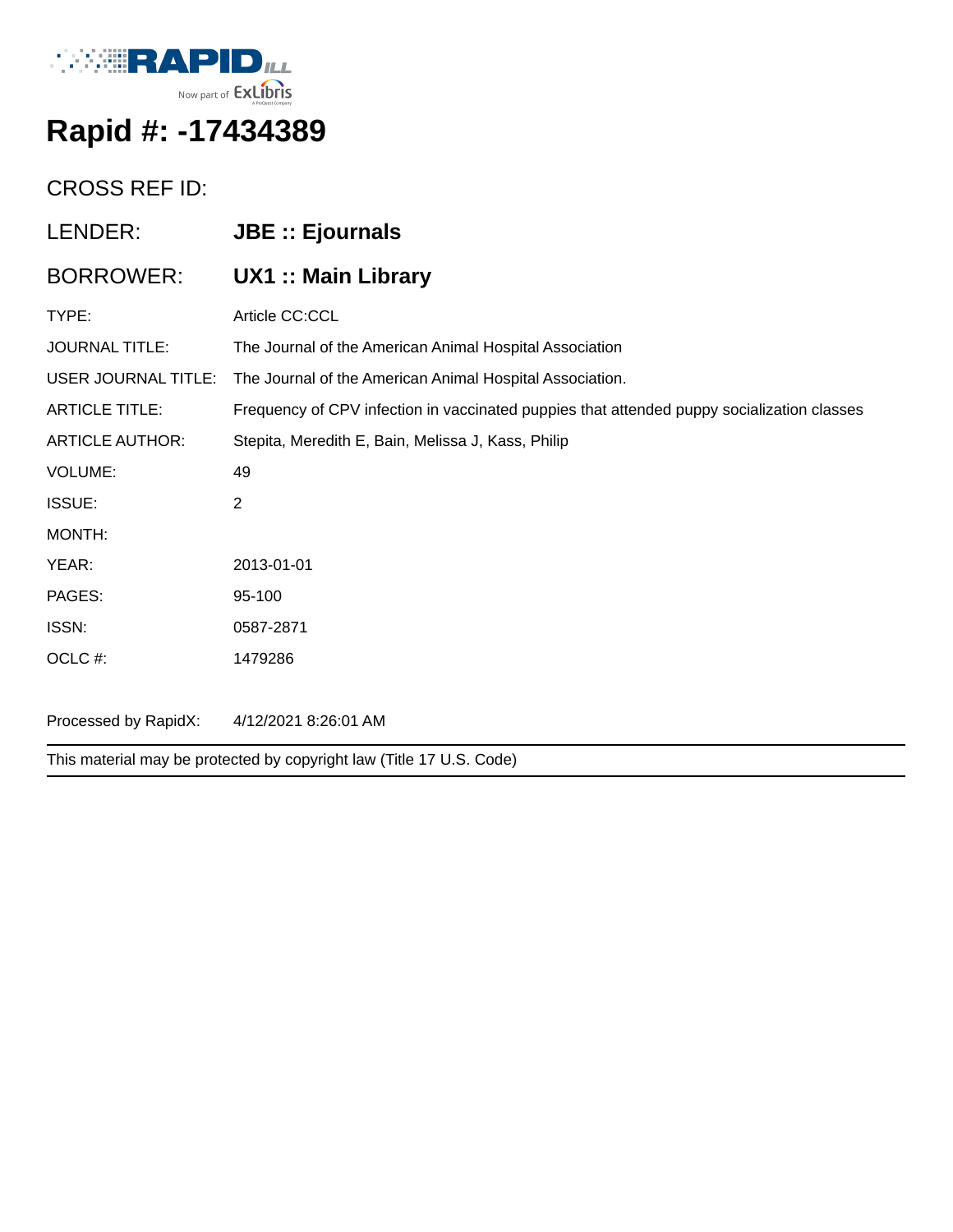# Frequency of CPV Infection in Vaccinated Puppies that Attended Puppy Socialization Classes

Meredith E. Stepita, DVM\*<sup>t</sup>, Melissa J. Bain, DVM, DACVB, MS, Philip H. Kass, PhD, DVM, DACVPM

#### ABSTRACT

Socialization is one method of preventing behavior problems in dogs; however, some oppose socialization before 16 wk of age due to the risk of contracting infectious diseases. The objectives of this study were to determine if puppies that attended puppy socialization classes and were vaccinated by a veterinarian at least once were at an increased risk of confirmed canine parvovirus (CPV) infection compared with puppies that did not attend classes and to determine the frequency of suspected CPV infection in puppies vaccinated at least once that attended classes with trainers. Twenty-one clinics in four cities in the United States provided information regarding demographics, vaccination, CPV diagnosis, and class attendance for puppies  $\leq 16$  wk of age. In addition, 24 trainers in those same cities collected similar information on puppies that attended their classes. In total, 279 puppies attended socialization classes and none were suspected of or diagnosed with CPV infection. Results indicated that vaccinated puppies attending socialization classes were at no greater risk of CPV infection than vaccinated puppies that did not attend those classes. (J Am Anim Hosp Assoc 2013; 49:95–100. DOI 10.5326/JAAHA-MS-5825)

#### Introduction

Behavior problems are an important, if not the primary, reason for relinquishment and euthanasia of pet dogs. $1-5$  Fear and aggression are more commonly reported in relinquished dogs compared with owned dogs, and dogs that had bitten a person are at increased risk of relinquishment.<sup>6,7</sup> Separately, it is estimated that approximately one-quarter of a million dogs and cats are euthanized annually in small animal veterinary practices in the United States as a direct result of behavior problems.8 This does not take into account the number of pets with medical problems that owners elect not to treat, and perhaps euthanize, due to concurrent behavior problems.

Socialization is one method of preventing behavioral problems.<sup>9</sup> The socialization period in dogs has been described as a sensitive period of development when puppies readily acquire behaviors that define their future abilities to form social partnerships with dogs, other animals, and humans. The socialization period is generally accepted by experts to fall between 4 wk and wk of age were more likely to succeed as guide dogs for visually impaired people.<sup>10</sup> Although socialization occurs throughout the life of the dog

16 wk of age.<sup>9</sup> One study showed that puppies socialized before 12

for maintenance of social relationships and behaviors, puppies that are not socialized during the first 3 mo of life are more likely to be fearful, defensive, and possibly aggressive later in life.<sup>11</sup> Studies have shown that dogs raised either under restricted conditions or deprived of social contact as puppies had impaired social communication.<sup>11–14</sup>

One way of socializing puppies is through puppy socialization classes. One study showed higher retention in homes for dogs that participated in puppy socialization classes.<sup>15</sup> In another study, puppies that attended a puppy socialization program were more responsive to commands.<sup>16</sup> The Koret Shelter Medicine Program at the University of California, Davis and the American Veterinary Society of Animal Behavior both recommend that healthy puppies can generally start puppy classes as early as 7–8 wk of age, that

Correspondence: [meredithstepita@yahoo.com](mailto:meredithstepita@yahoo.com) (M.S.)

From the Veterinary Medical Teaching Hospital Clinical Animal Behavior Service (M.S.), Department of Medicine and Epidemiology (M.B.), and Department of Population Health and Reproduction (P.K.), School of Veterinary Medicine, University of California, Davis, CA.

CPV canine parvovirus

<sup>\*</sup>M. Stepita's present affiliation is East Bay Veterinary Specialists, Walnut Creek, CA.

<sup>†</sup> M. Stepita's updated credentials since article acceptance are DVM, DACVB.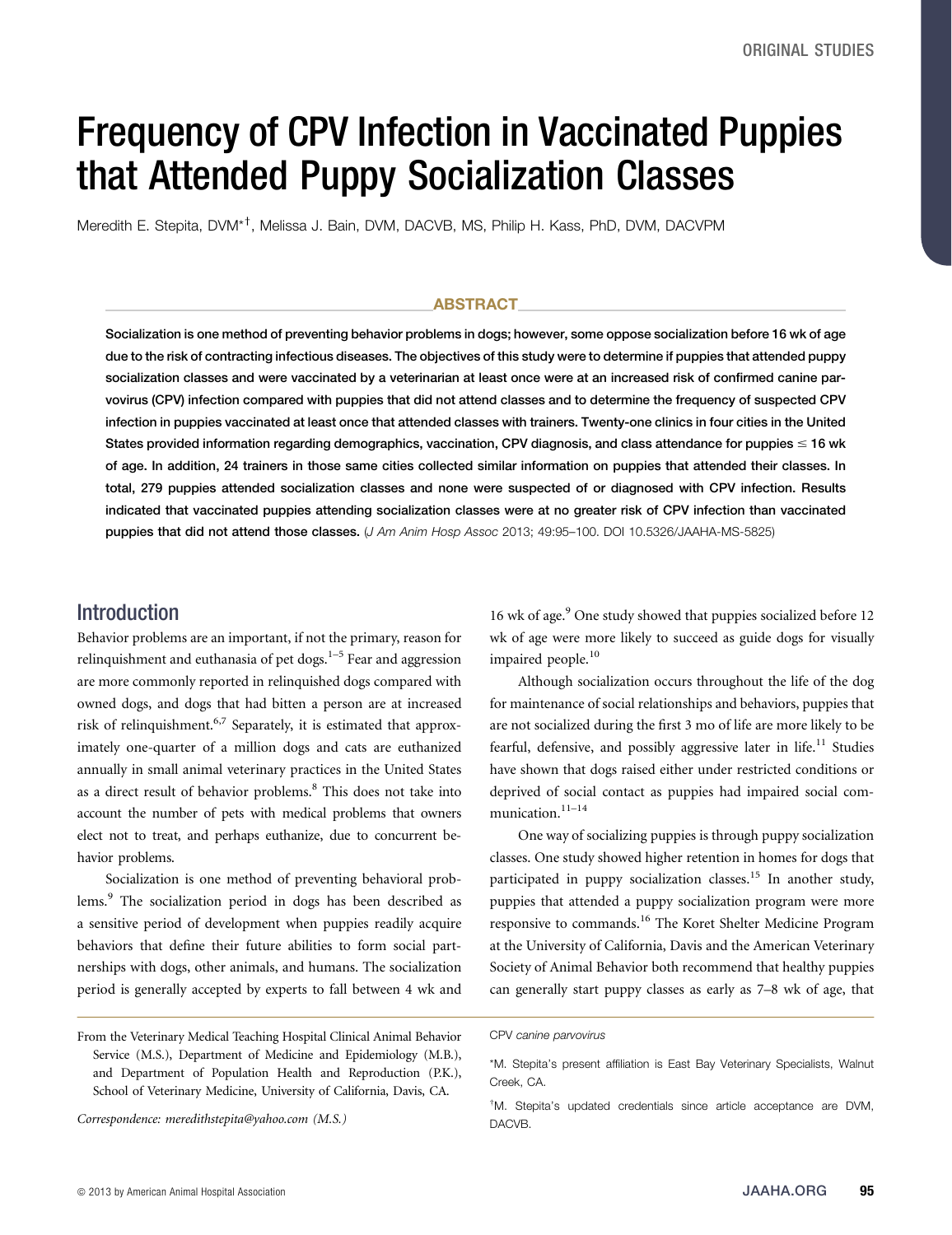puppies should receive a minimum of one set of vaccinations and be dewormed at least 7 days prior to the first class, and that puppies should be kept current on vaccinations throughout the classes. Experts also recommend that classes should be held on surfaces that are easily cleaned and disinfected, and that visits to dog parks, pet stores, or other areas that are highly trafficked by ill dogs and/or dogs of unknown vaccination status and/or not sanitized regularly should be avoided.<sup>15-18</sup>

Some veterinarians do not agree that puppies should be socialized at a young age due to the risk of contracting infectious diseases such as canine distemper and canine parvovirus (CPV).<sup>19</sup> Additionally, veterinary students are still being taught to confine puppies until 1 wk after their last parvovirus vaccination (personal communication with J. Sykes, July 25, 2011). Although the annual incidence of CPV infection in the United States is unknown, one source indicates that CPV infection is one the most common causes of infectious disease in dogs, and all studies indicate an increased susceptibility in puppies  $<$  6 mo of age.<sup>20,21</sup> No study to date has shown that puppies attending puppy socialization classes with other healthy, vaccinated puppies were at an increased risk of being diagnosed with CPV infection.

Two distinct groups of puppies were evaluated in the current study: those examined by veterinarians and those enrolled in puppy socialization classes. There was no attempt to relate those two groups because the number of puppies that attended puppy socialization classes was very small relative to the number of puppies that visited veterinarians. The first objective of this study was to determine if puppies that attended puppy socialization classes were at an increased risk of confirmed CPV infection compared with puppies that did not attend socialization classes. The hypothesis was that vaccinated puppies that visited veterinary clinics and attended puppy socialization classes were at no more risk of being diagnosed with CPV infection than vaccinated puppies that did not attend those classes. The second objective was to determine the frequency of suspected CPV infection in puppies that attended puppy socialization classes regardless of whether they were examined by veterinarians. The hypothesis was that the proportion of vaccinated puppies suspected by trainers of having CPV infection that attended puppy socialization classes would be relatively low.

#### Materials and Methods

This study was approved by the University Institutional Review Board for Human Subject Use (Protocol No. 201017864–1) and the Institutional Animal Care and Use Committee (Protocol No. 12628). In the first part of this study, small animal veterinary clinics in four cities in the United States were selected from the American Veterinary Medical Association directory and an Internet search based on willingness to participate. Veterinary clinics were selected from both low- and high-income levels of the zip code in which they were located using Census Bureau data to account for differences in the frequency of CPV infection in these locations. $^{22}$ Large cities were chosen in an effort to increase sample size.

CPV infection is likely widespread in the United States, and a distinct seasonality in disease incidence has been reported.<sup>23-25</sup> Therefore, four cities from across the country with different seasonal patterns were included: a hot and humid city in the southeast (Atlanta, GA); a city in the midwest with distinct seasons (Chicago, IL); a hot and dry city in the southwest (Phoenix, AZ); and a cool and humid city in the northwest (Seattle, WA). Inclusion criteria for veterinarians were that they examined at least three puppies per mo and routinely vaccinated puppies  $\leq$  16 wk of age against parvovirus. All veterinarians in the selected clinics participated.

A total of 128 veterinary clinics were contacted to determine study eligibility and request participation in the study. The clinics were instructed to maintain records of all puppies that received their initial examination at that clinic between birth and 16 wk of age using a standardized form. The form had undergone pilot testing at two small animal veterinary practices, and necessary revisions were made before the documents were distributed to participating veterinarians. At the time of the initial visit, the signalment and source (shelter, breeder, pet store, friend/giveaway, stray, owner bred, miscellaneous) of each puppy was collected. Additional information collected at each visit included status of parvovirus vaccination, deworming, and fecal testing; whether the puppy was either suspected or confirmed as having CPV infection; and whether the puppy attended puppy socialization classes. Space was provided on each form for additional comments. Each clinic was provided with parvovirus antigen tests<sup>a</sup> to test puppies suspected of having CPV infection, thereby eliminating the financial burden of obtaining a definitive diagnosis.<sup>26</sup> Veterinarians were asked to explain why CPV infection was suspected, and a diagnosis of CPV infection was made if the parvovirus test was positive. Puppies were excluded from statistical analysis if they were not vaccinated against parvovirus at least once by a veterinarian (either at the participating clinic or at a different clinic prior to visiting the participating clinic [according to the owner]), if they were only initially vaccinated after recovering from CPV infection, if their first visit to the clinic was when the puppy was  $> 16$  wk of age, if the puppy was either suspected or confirmed to have CPV infection prior to the study, and if the veterinarians did not provide complete information.

In the second part of the study, dog trainers in each of the same four cities noted above were selected from the Association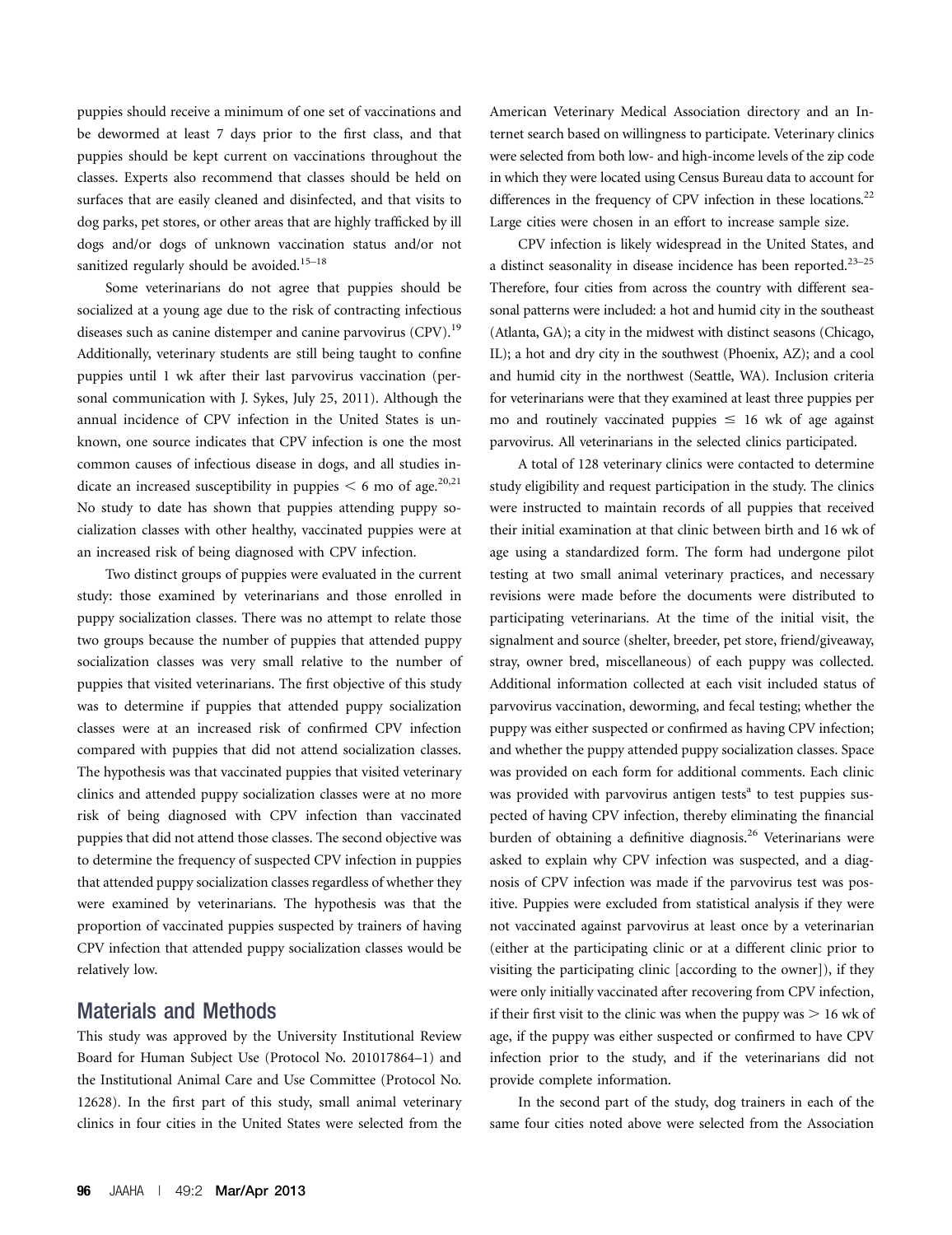of Pet Dog Trainers directory and an Internet search based on willingness to participate. Trainers were also selected from lowand high-income levels of the zip code in which they taught puppy socialization classes using Census Bureau data.<sup>22</sup> Inclusion criteria for trainers were that they taught puppy socialization classes with enrollees predominantly  $<$  20 wk of age at the first class, required puppies to be healthy to attend classes, and required that each puppy had at least one parvovirus vaccination administered prior to starting the first class.

A total of 126 dog trainers were contacted to determine eligibility. Trainers were instructed to keep records of all puppies that attended puppy socialization classes starting before 20 wk of age using a standardized form, and to obtain owner consent to collect this data, including the owners' telephone numbers for followup information (if necessary). Information collected included signalment and source (shelter, breeder, pet store, friend/giveaway, stray, owner bred, miscellaneous), administration of parvovirus vaccination, and whether the puppy was suspected by the trainer of having CPV infection either prior to or while attending classes. Trainers were not given a list of specific clinical signs to look for because the signs of CPV infection can be variable. If CPV infection was suspected, the trainers were asked to explain why. If all information was not collected by trainers on the puppies that attended socialization classes (e.g., reason for absence from the last class, if the puppy was enrolled in a drop-in class in which owners could either choose to bring their puppy or not on any given week) then owners were contacted by the investigators directly and the missing information was collected. The investigators specifically asked owners if their puppies had any vomiting, diarrhea, or were diagnosed by a veterinarian with CPV infection since the last socialization class they attended. Puppies were excluded from statistical analysis if they started socialization classes . 16 wk of age, if the age of the puppy was unknown, if they were not vaccinated against parvovirus before starting the class, or if they did not complete the class or attended a drop-in class and the owners could not be reached by follow-up telephone call to confirm the reason for absence.

### Statistical Analysis

Results were reported as proportions, exact odds ratios, and exact 95% confidence intervals. A P value  $< 0.05$  was considered statistically significant. Analyses were performed using a computer statistical software program<sup>b</sup>.

## **Results**

Of the 128 veterinary clinics contacted, veterinarians at 26 clinics agreed to participate and 21 completed the study (4 in Atlanta, 4 in Chicago, 9 in Phoenix, and 4 in Seattle). Of the participating clinics, 11 were in low-income zip codes and 10 were in highincome zip codes. Veterinary clinics collected information on 1,394 puppies. Of those, 1,012 were included and 382 puppies were excluded as described in Figure 1. Of the 70 breeds included in the study, the 10 most common breed groups were mixed-breed dogs (n = 333), Chihuahuas (n = 100), Pit bull terriers (n = 70), Labrador retrievers ( $n = 43$ ), Yorkshire terriers ( $n = 39$ ), shih tzu  $(n = 38)$ , bulldogs  $(n = 31)$ , German shepherd dogs  $(n = 31)$ , poodles ( $n = 24$ ), and rottweilers ( $n = 23$ ).

In total, 48 of 1,012 (4.7%) puppies attended puppy socialization classes and 876 of 1,012 (86.6%) did not. The remaining 88 puppies had unknown class histories. Of the 617 puppies who were examined at clinics in low-income zip codes with known class attendance status, 26 (4.2%) attended classes. Of the 307 puppies who were examined at clinics in high-income zip codes with known class attendance status, 22 (7.2%) attended classes. Fourteen puppies that did not attend classes were diagnosed with CPV infection, and no puppies that attended puppy socialization classes were diagnosed with CPV infection (odds ratio, 0; 95% confidence interval, 0–5.60;  $P = 0.94$ ). Data on class attendance was not obtained for 1 puppy diagnosed with CPV infection and 87 puppies without CPV infection (Figure 2).

Of the 1,012 puppies included in this study, 15 (1.48%; 95% confidence interval, 0.83–2.43%) were diagnosed with CPV infections (7 females) at the participating clinic. All clinics diagnosing CPV infections were located in low-income zip codes. Breeds represented among cases included Chihuahuas ( $n = 2$ ),



**FIGURE 1** Inclusion and exclusion criteria for enrolling puppies examined at participating veterinary clinics. CPV, canine parvovirus.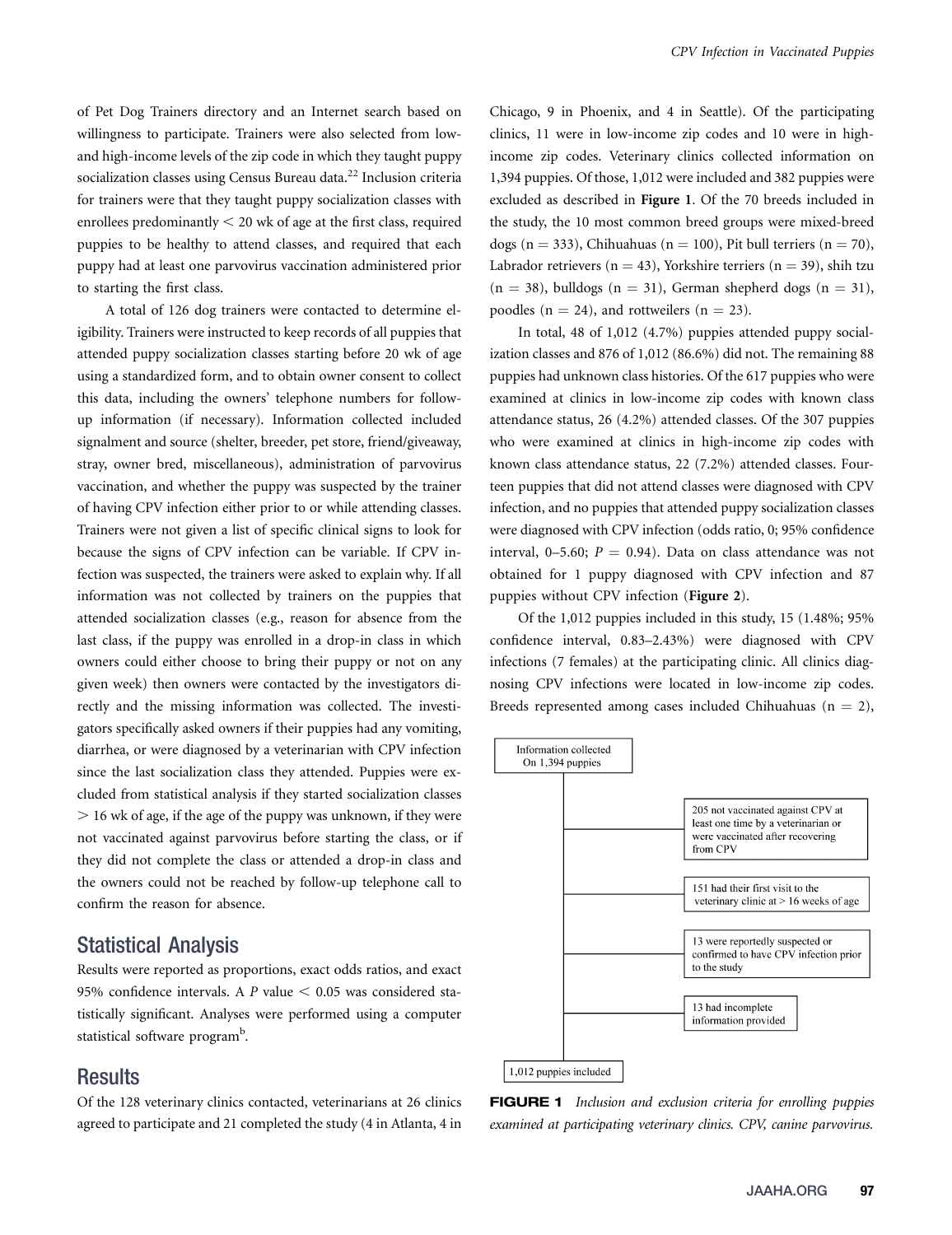

FIGURE 2 Characteristics of included puppies, cross-classified by puppy class status, CPV infection status, and income level. CPV, canine parvovirus.

mixed-breed dogs (n = 2), Pit bull terriers (n = 2), poodles (n = 2), shih tzu  $(n = 2)$ , and one each of the following breeds: Great Dane, Lhasa apso, mastiff, rottweiler, and Saint Bernard.

Five puppies were acquired from a friend or as a giveaway, four were bred by the owner, three were acquired from a pet store, two were acquired from a breeder, and one was acquired from an unknown source. Twelve puppies were vaccinated at the participating clinic that went on to later diagnose CPV infection, and three were reportedly vaccinated by a veterinarian before presenting to the veterinarian enrolled in the study that diagnosed CPV infection.

Of the 126 dog trainers and training facilities contacted, 29 agreed to participate. In total, 24 dog trainers at 18 facilities completed the study (4 trainers in Atlanta, 13 trainers at 7 training facilities in Chicago, 2 trainers in Arizona, and 5 trainers in Seattle). Of the participating trainers, 5 taught classes in low-income zip codes, 18 in middle- or high-income zip codes, and 1 taught classes in both low- and middle-income zip codes. Puppy classes were primarily taught indoors on cement, tile, or rubber matting. Most classes were taught weekly for 6–8 wk. Many classes had 6–8 puppies enrolled, but the number of puppies enrolled in any class varied from 2 to 13.

Information was collected for 365 puppies, and 231 were included in the study. The other 134 puppies were ineligible because they did not attend the last puppy socialization class and the owners could not be reached to either confirm or deny that their puppy missed the class due to CPV infection or they attended a drop-in puppy socialization class and the owners could not be reached to confirm or deny that their puppy was diagnosed with CPV infection after the class ( $n = 56$ ), they started the puppy socialization class when the puppy was  $> 16$  wk of age (n = 72), they were not vaccinated before starting class  $(n = 4)$ , or their age was unknown ( $n = 2$ ). No puppies included in the study were suspected by trainers of having CPV infection either before starting socialization classes or during the classes. The owner of one puppy reported that the puppy was diagnosed with CPV infection by a veterinarian after attending socialization classes. That puppy was reportedly vaccinated before classes started. Fifty-three puppies attended classes in low-income zip codes and 178 puppies attended classes in middle- or high-income zip codes.

#### **Discussion**

In this study, no puppies that were diagnosed with CPV infection attended socialization classes. This confirmed the authors' hypothesis that vaccinated puppies that attended socialization classes were at no more risk of being diagnosed with CPV infection than puppies that did not attend classes. One puppy was diagnosed with CPV infection, and it was not known if that puppy attended socialization classes. It is possible, but unlikely, that puppy attended socialization classes because only 2 of the 89 puppies examined at that specific clinic attended socialization classes.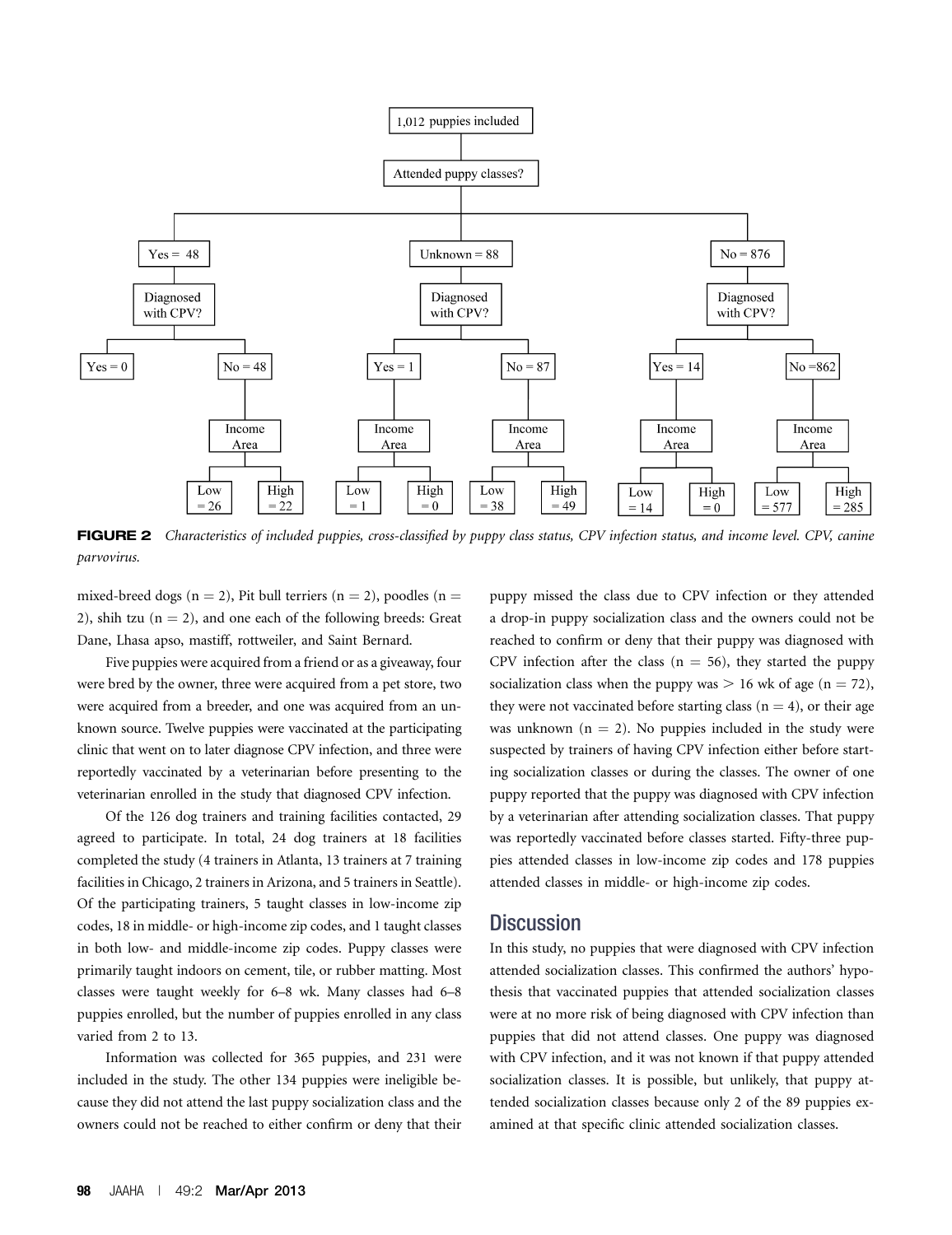Although it would seem that a random sample of puppies in the United States would be the most ideal sample for this study, not all puppies in the United States are provided with veterinary care and are, therefore, not comparable to the experimental group of vaccinated puppies that attended socialization classes. Further, the authors of this study tried to balance the number of veterinary clinics and dog trainers from low- and high-income zip codes, but specific information on the income levels of the owners was not collected. It is likely that there were owners visiting clinics or attending puppy classes with income levels that were different than the overall income level of the zip code.

Limitations of the first part of this study included having no control over how many vaccinations were given to each puppy prior to presentation to the veterinarian participating in this study, no confirmation from other veterinarians that a dog was previously vaccinated by them, being unable to measure the incidence of CPV infection following a standard vaccination protocol at the clinic, and not being able to randomize dogs to classes. Because the study population was not a random sample of the puppy population in the United States, the results may not be generalized to cities and states not included in the study.

In the second part of this study, no puppies that had attended puppy socialization classes were suspected by trainers of having CPV infection during classes, confirming the authors' hypothesis that the proportion of vaccinated puppies that attended puppy socialization classes that were suspected of having CPV infection was very low. There was only one puppy that, according to the owner, was diagnosed by a veterinarian with CPV infection after completing puppy socialization classes. This puppy was not suspected by the trainer of having CPV infection either before or during classes, and the puppy was vaccinated against parvovirus before starting classes. Additionally, when one of the authors of this study spoke with the owner of that puppy, the owner reported that the puppy had chronic diarrhea, had been diagnosed with giardiasis, and that the diarrhea resolved on a raw food diet. Confirmation of CPV infection diagnosis by the veterinarian could not be obtained. It is not uncommon to diagnose multiple gastrointestinal-related agents in a puppy at a veterinary clinic; therefore, the presence of one pathogen does not negate the potential presence of another.

Limitations of the second part of this study were that trainers did not identify the individual that administered the CPV vaccinations (many trainers accepted vaccinations given by nonveterinarians, such as owners and breeders), trainers were not requested to collect data on whether the puppies continued to receive vaccinations during the puppy class series, and trainers were not veterinarians and did not have the laboratory ability to

confirm CPV infection, which could lead to underreporting. Because the study population was not a random sample of the puppy population in the United States, the results may not be generalized to cities and states not included in the study.

### Conclusion

Vaccinated puppies that attended puppy socialization classes were at no more risk of being diagnosed by veterinarians with CPV infection than vaccinated puppies that did not attend those classes. No puppies were suspected by trainers of having CPV infection. The results of this study are anticipated to help alleviate some veterinarians' concerns regarding infectious disease transmission at puppy socialization classes and increase attendance at those classes.

#### FOOTNOTES

- Canine Parvovirus Antigen Test Kit; IDEXX Laboratories, Inc., Westbrook, ME
- <sup>b</sup> STATA/IC 10.1 for Windows; StataCorp LP, College Station, TX

#### **REFERENCES**

- 1. New JC Jr, Salman MD, Scarlett JM, et al. Moving: characteristics of dogs and cats and those relinquishing them to 12 U.S. animal shelters. J Appl Anim Welf Sci 1999;2(2):83–95.
- 2. Salman MD, New JG Jr, Scarlett JM, et al. Human and animal factors related to relinquishment of dogs and cats in 12 selected animal shelters in the United States. J Appl Anim Welf Sci 1998;1(3):207–26.
- 3. Patronek GJ, Glickman LT, Beck AM, et al. Risk factors for relinquishment of dogs to an animal shelter. J Am Vet Med Assoc 1996; 209(3):572–81.
- 4. Salman M, Hutchison J, Ruch-Gallie R, et al. Behavioral reasons for relinquishment of dogs and cats to 12 shelters. J Appl Anim Welf Sci 2000;3(2):93–106.
- 5. Miller DD, Staats SR, Partlo C, et al. Factors associated with the decision to surrender a pet to an animal shelter. J Am Vet Med Assoc 1996;209(4):738–42.
- 6. Segurson SA, Serpell JA, Hart BL. Evaluation of a behavioral assessment questionnaire for use in the characterization of behavioral problems of dogs relinquished to animal shelters. J Am Vet Med Assoc 2005;227(11):1755–61.
- 7. New JJ, Salman MD, King M, et al. Characteristics of shelterrelinquished animals and their owners compared with animals and their owners in U.S. pet-owning households. J Appl Anim Welf Sci 2000;3(3):179–201.
- 8. Patronek GJ, Dodman NH. Attitudes, procedures, and delivery of behavior services by veterinarians in small animal practice. J Am Vet Med Assoc 1999;215(11):1606–11.
- 9. Scott JP, Fuller JL. Genetics and the social behavior of the dog. Chicago (IL): The University of Chicago Press; 1965.
- 10. Pfaffenberger CJ, Scott JP, Fuller JL, et al. Guide dogs for the blind: Their selection, development and training. New York: Elsevier Scientific Publishing Company; 1976.
- 11. Appleby DL, Bradshaw JW, Casey RA. Relationship between aggressive and avoidance behaviour by dogs and their experience in the first six months of life. Vet Rec 2002;150(14):434–8.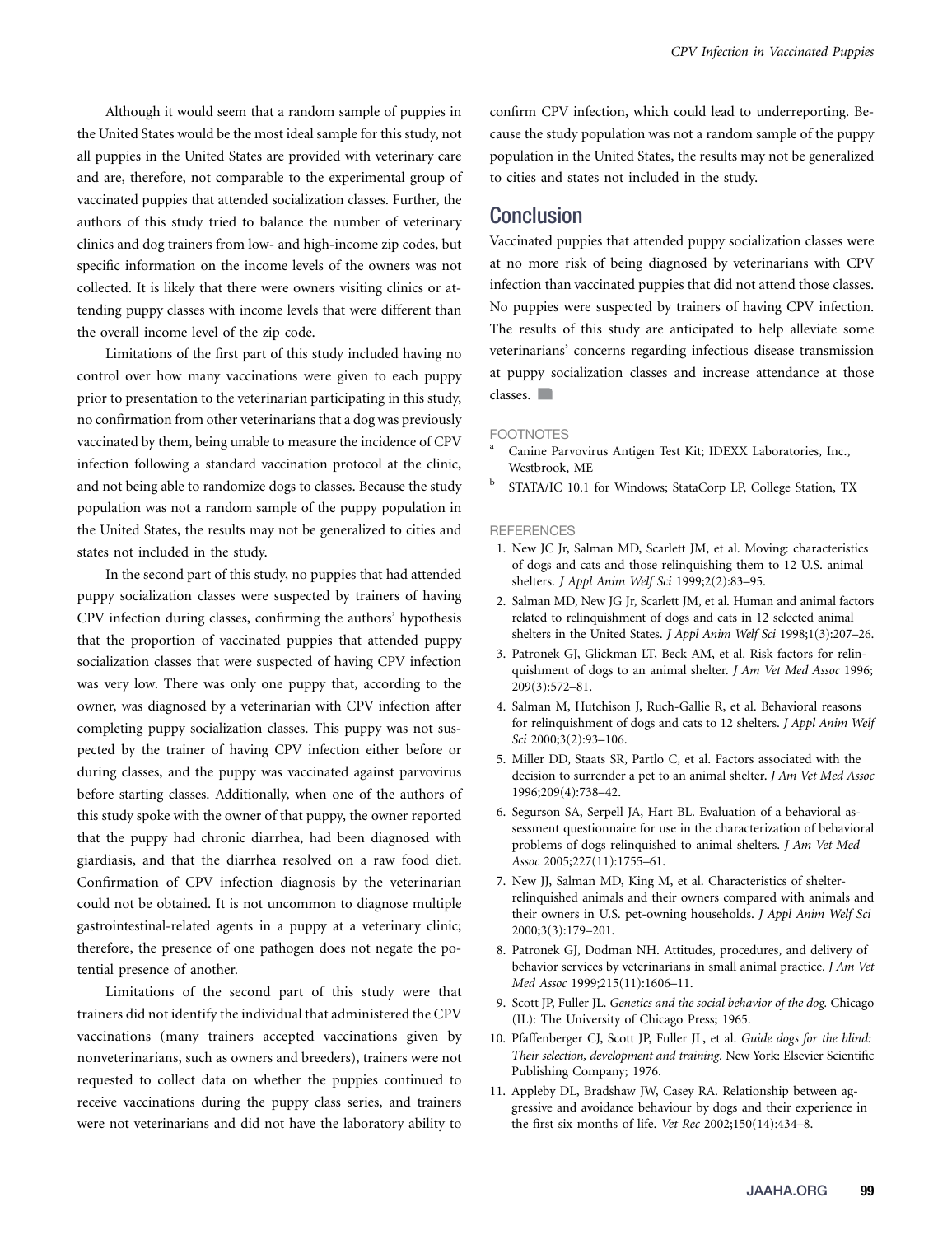- 12. Fox MW, Stelzner D. The effects of early experience on the development of inter and intraspecies social relationships in the dog. Anim Behav 1967;15(2):377–86.
- 13. Clarke RS, Heron W, Fetherstonhaugh ML, et al. Individual differences in dogs: preliminary report on the effects of early experience. Can J Psychol 1951;5(4):150–6.
- 14. Gazzano A, Mariti C, Notari L, et al. Effects of early gentling and early environment on emotional development of puppies. Appl Anim Behav Sci 2008;110(3–4):294–304.
- 15. Duxbury MM, Jackson JA, Line SW, et al. Evaluation of association between retention in the home and attendance at puppy socialization classes. J Am Vet Med Assoc 2003;223(1):61–6.
- 16. Seksel K, Mazurski EJ, Taylor A. Puppy socialisation programs: short and long term behavioural effects. Appl Anim Behav Sci 1999;62(4): 335–49.
- 17. American Veterinary Society of Animal Behavior website. Position Statement on Puppy Socialization, 2008. Available at: [http://](http://avsabonline.org/uploads/position_statements/puppy_socialization.pdf) [avsabonline.org/uploads/position\\_statements/puppy\\_socialization.](http://avsabonline.org/uploads/position_statements/puppy_socialization.pdf) [pdf](http://avsabonline.org/uploads/position_statements/puppy_socialization.pdf). Accessed November 26, 2012.
- 18. Segurson SA. Socialization and parvovirus risk. Available at: [http://](http://sheltermedicine.com/sites/default/files/Socialization_and_Parvovirus_Risk_1.doc) [sheltermedicine.com/sites/default/](http://sheltermedicine.com/sites/default/files/Socialization_and_Parvovirus_Risk_1.doc)files/Socialization\_and\_Parvovirus\_ [Risk\\_1.doc](http://sheltermedicine.com/sites/default/files/Socialization_and_Parvovirus_Risk_1.doc). Accessed November 16, 2012.
- 19. Kennerly J. Early socialization. Clinician's Brief 2008;6(11):16.
- 20. Prittie J. Canine parvoviral enteritis: a review of diagnosis, management, and prevention. J Vet Emerg Crit Care 2004;14(3):167–76.
- 21. Lechner ES, Crawford PC, Levy JK, et al. Prevalence of protective antibody titers for canine distemper virus and canine parvovirus in dogs entering a Florida animal shelter. J Am Vet Med Assoc 2010; 236(12):1317–21.
- 22. U.S. Census Bureau. American FactFinder. Available at: [http://](http://factfinder.census.gov) factfi[nder.census.gov.](http://factfinder.census.gov) Accessed November 16, 2012.
- 23. Hong C, Decaro N, Desario C, et al. Occurrence of canine parvovirus type 2c in the United States. J Vet Diagn Invest 2007;19(5): 535–9.
- 24. Houston DM, Ribble CS, Head LL. Risk factors associated with parvovirus enteritis in dogs: 283 cases (1982–1991). J Am Vet Med Assoc 1996;208(4):542–6.
- 25. Shakespeare AS. The incidence of gastroenteritis diagnosis among sick dogs presented to the Onderstepoort Veterinary Academic Hospital correlated with meteorological data. J S Afr Vet Assoc 1999; 70(2):95–7.
- 26. Schultz RD, Larson LJ, Lorentzen LP. Effects of modified live canine parvovirus vaccine on the SNAP ELISA antigen assay. J Vet Emerg Crit Care 2008;18:415.